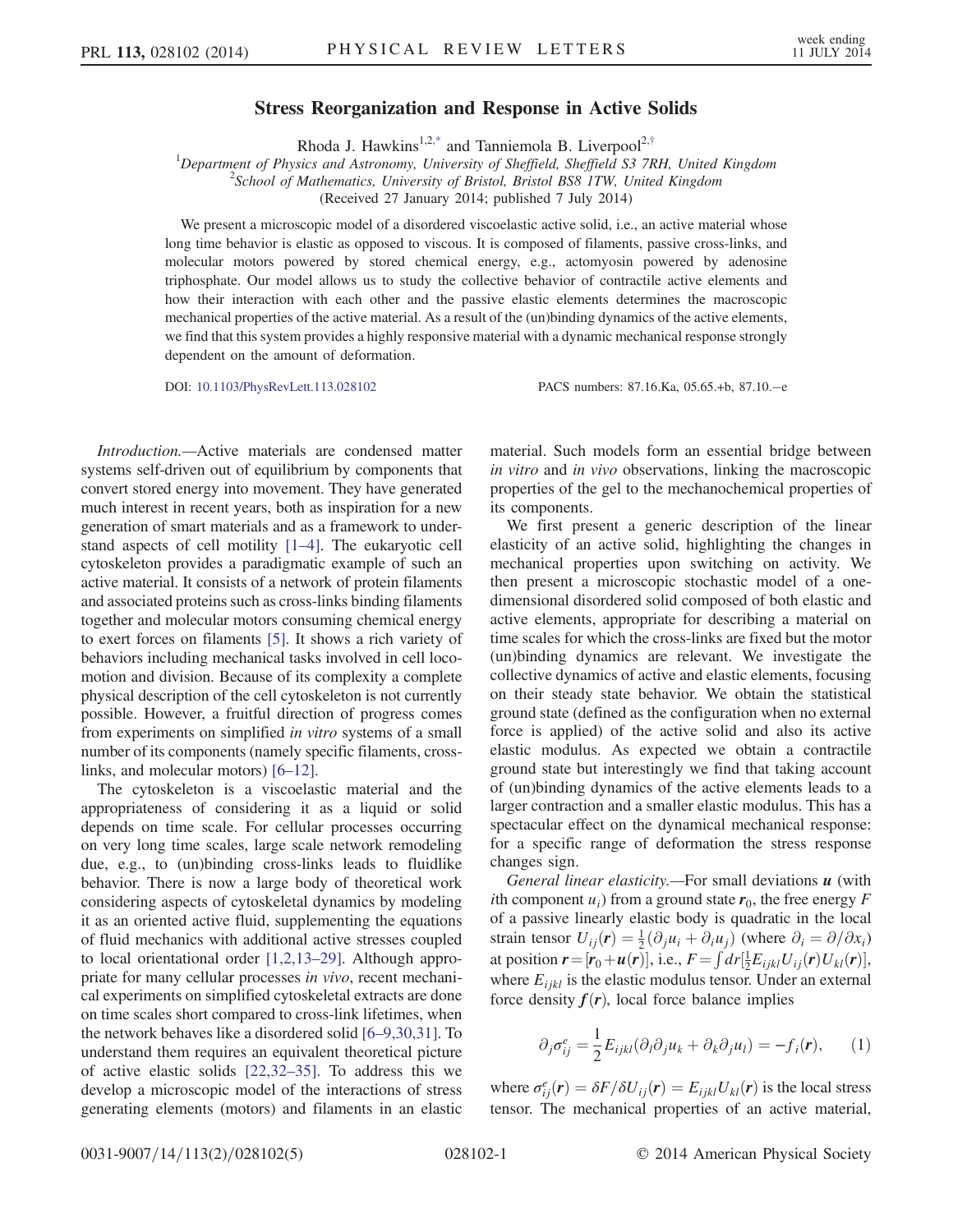being out of equilibrium, cannot be obtained from a free energy. Its behavior must be constructed using dynamical arguments, respecting the conservation laws and symmetries of the system. For an isotropic active solid in a nonequilibrium steady state, the local force balance, Eq. [\(1\),](#page-0-0) is modified by the addition of an active component  $\sigma^a$  to the stress tensor  $\sigma = \sigma^e + \sigma^a$ . This active stress for an isotropic material, has the form

<span id="page-1-0"></span>
$$
\sigma_{ij}^a = \Delta \mu (\zeta \delta_{ij} + \mathcal{E}_{ijkl} U_{kl}) + O(U^2), \tag{2}
$$

which are the only linear homogeneous terms allowed by symmetry.  $\Delta \mu$  represents the chemical energy available in the system, derived from the chemical potential of adenosine triphosphate (ATP) hydrolysis and  $\zeta$  and  $\mathcal{E}_{ijkl}$  are active parameters. This leads to a modification of the elastic constants E to  $\tilde{E} = E + \Delta \mu \mathcal{E}$  and the ground state strain in the unstressed state  $\tilde{U}_0 = -\zeta \Delta \mu E^{-1} I$ . The change in ground state strain is due to the isotropic, pressurelike term in Eq. [\(2\).](#page-1-0) The main aim of this work is to calculate the active parameters  $\zeta$  and  $\mathcal{E}_{ijkl}$  from properties of the microscopic elements of the material. As a first step we consider a 1D model. From this model we derive the active elastic modulus  $\tilde{E}$  and ground state strain  $\tilde{U}_0$  (in 1D we use the ground state displacement  $\tilde{x}_0 = b_0 \tilde{U}_0$ .

Microscopic model.—We consider a 1D lattice of N sites representing passive cross-links, connected by bonds representing filaments, as depicted in Fig. [1](#page-1-1) (bottom). Each site has one associated bond, labeled by  $i = 1, ..., N$ , of length  $b_i$  and unstretched length  $b_0$ , i.e.,  $x_i = b_i - b_0$  is the extension of bond  $i$ . The unstretched system length is  $L_0 = Nb_0$  and undeformed volume  $V = L_0A$  where A is the cross-sectional area. There are  $N_f$  filaments distributed on the bonds giving filament density as  $\rho = N_f/N$ . For mechanical stability in 1D, all bonds must be present to have a percolated system. Respecting this but allowing some disorder, we allow bonds to be either single, with fraction  $\phi_1$ , or double, with fraction  $\phi_2 = 1 - \phi_1 = \rho - 1$ . Assuming each filament is placed randomly the fraction of bonds with multiplicity r is given by  $\phi_r = (1/N)^r$  $(1 - 1/N)^{\rho N-r} (\rho N)!/[r!(\rho N - r)!]$ . For our assumption of only single and double bonds to be valid with a 20% tolerance, the range of acceptable number densities is 1.6 <  $\rho < 2.2$  [\[36\].](#page-4-1)

The filament polarity p is defined as the fraction  $p_R$  of bonds pointing right minus the fraction pointing left:  $p = p_R - (1 - p_R)$ . The number density of bound motors is given by  $m = \text{(number of motors)}/N$ . Only antiparallel double bonds with a motor bound are active [\[32,34\].](#page-4-2) The fraction  $a$  of active bonds is therefore given by  $a = 2p_R(1 - p_R)m\phi_2 = \frac{1}{2}(1 - p^2)m(\rho - 1)$ . The architecture of the lattice sites and bonds is taken as constant,  $\rho = \rho_0$ , corresponding to fixed passive cross-links (we consider time scales short compared to their lifetimes).

<span id="page-1-1"></span>

FIG. 1 (color online). Schematic diagram of a disordered 1D lattice consisting of single and double bonds representing filaments (lines), cross-links (dots), and motors (crosses). Inset: cartoon of the model of an active bond discussed in section entitled "The contractile active element." Antiparallel filaments (horizontal lines with polarity marked by  $\pm$ ) are linearly elastic with spring constants  $k_{a,b}$ , and arrows show filament sections under compression or extension. The motor unit (middle vertical line) can also be elastic with  $k_m$ . Dashed lines indicate initial position of the motor before stepping and extension or compression.

Discrete variable for active bonds.—We treat the dynamics of the motors explicitly by introducing a discrete occupation variable  $n_i$  for each bond i such that

$$
n_i = \begin{cases} 1 & \text{if bond } i \text{ active (motor bound)} \\ 0 & \text{if bond } i \text{ passive (motor unbound)} \end{cases}
$$

<span id="page-1-2"></span>with stochastic switching between states  $n = 0$  and  $n = 1$ and the probability of being in state  $n = l$  being  $P_l(t) =$  $\langle \delta_{nl} \rangle$  with dynamics

$$
\partial_t P_1 = -k_u P_1 + k_b P_0, \qquad P_0 = 1 - P_1,\tag{3}
$$

where  $k_b$  and  $k_u$  are the binding and unbinding rates, respectively. We ignore the effect of mechanical forces on  $k_b$  and  $k_u$  but note that the stochastic dynamics of the bonds will depend on whether a motor is bound or not.

The microstates of our system are then the set of displacements  $\{x_i\}$  and motor occupation numbers  $\{n_i\}$ of the bonds  $i \in \{1, ..., N\}$ . The probability of finding the system in a particular microstate is denoted  $P({x_i},$  ${n_i}$ , t). If the dynamics of  $n_i$  (binding and unbinding of motors) is the slowest process, i.e., fluctuations in  $x_i$  relax faster, then  $P({x_i}, {n_i}, t) = P({x_i} | {n_i}; t) P({n_i}, t)$ , where  $P({x_i}|\{n_i\}; t)$  is the conditional probability of finding a set of  $\{x_i\}$ , given the set of occupation numbers  ${n_i}$ . We can describe the dynamics  $P({n_i}, t)$  using N uncoupled copies of Eq. [\(3\)](#page-1-2) while the equation of motion for  $P({x_i}|\{n_i\}, t)$  is

$$
\partial_{t}P(\{x_{i}\}|\{n_{i}\}) = -\sum_{j=i}^{N} \frac{\partial J_{j}}{\partial x_{j}} \tag{4}
$$

with  $J_j = -D\partial P/\partial x_j + P(\lbrace x_i \rbrace | \lbrace n_i \rbrace) g_j/\xi$ , where D is the amplitude of the displacement fluctuations and  $\xi$  is a local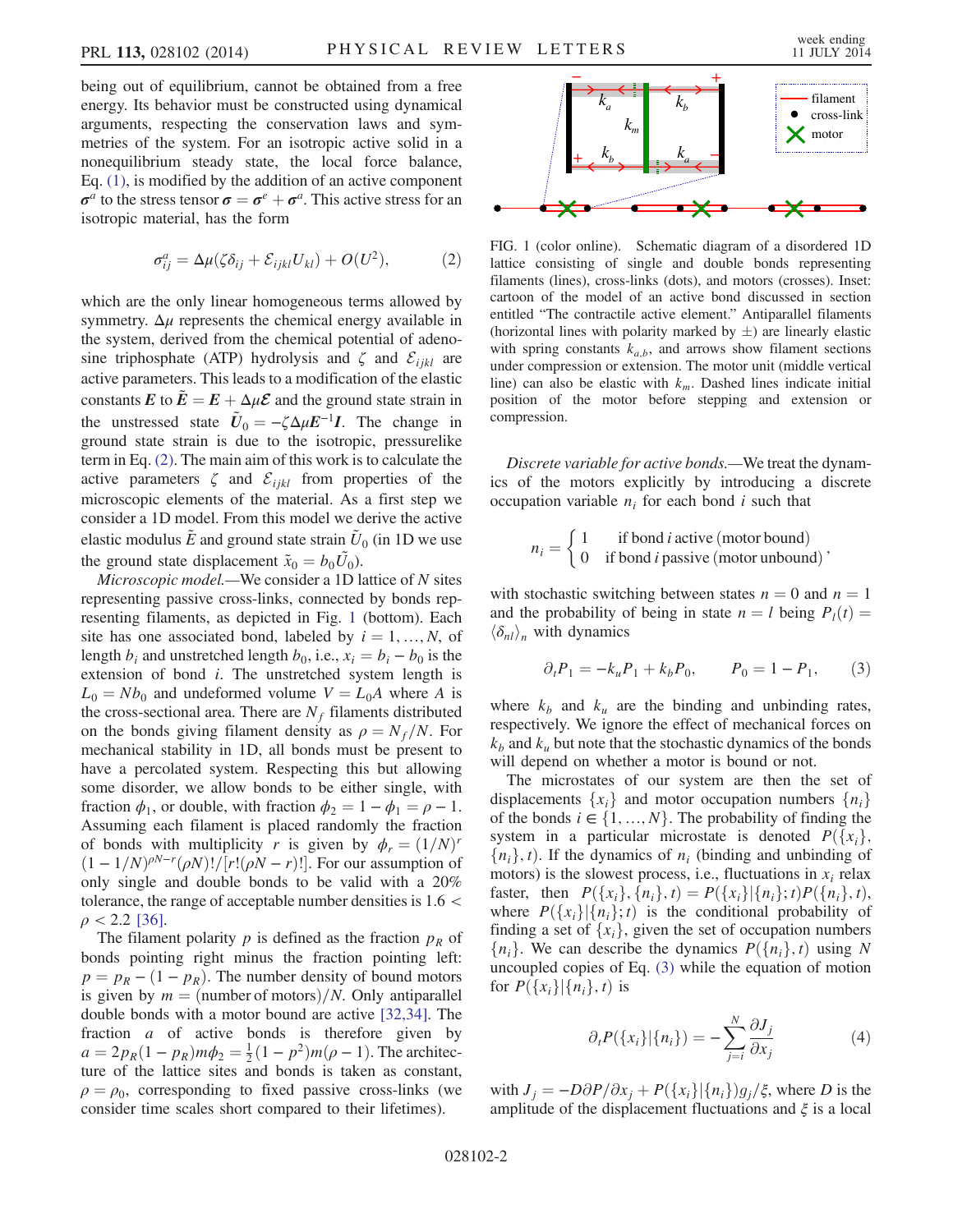friction. The current  $J_i$  has a deterministic contribution from fluxes due to the forces  $g_i$  and a contribution from the fluctuations ( $\propto$  D). The forces  $g_i$  have an elastic and active part:  $g_j(\{x_i\}, \{n_i\}) = -\partial H_{\text{elastic}}/\partial x_j - n_j f_m$ , where  $f_m$  is the contractile active force exerted by a motor and the elastic energy,  $H_{\text{elastic}} = \sum_{i=1}^{N} \frac{1}{2} k^{\text{eff}} x_i^2$  with  $k^{\text{eff}} = (\phi_1 \frac{k}{2})^2$  $\phi_2(k) = \rho_0(k/2)$  the effective spring constant  $(k/2)$  is the spring constant of a single bond [\[37\]\)](#page-4-3). The steady state distribution can then be calculated as  $P_{ss}(\{x_i\}|\{n_i\})=$  $(1/\mathcal{Z}(\lbrace n_i \rbrace))$  exp  $[-\beta H]$ , where  $\beta^{-1} = D\xi \neq k_B T$  and  $\mathcal{Z}(\{n_i\}) = \int \prod_{i=1}^N dx_i P_{ss}(\{x_i\}|\{n_i\})$  with

$$
H(\lbrace x_i, n_i \rbrace) = H_{\text{elastic}} + \sum_{i=1}^{N} f_m n_i x_i.
$$

Averages of physical quantities are as usual:  $B(t) =$  $\langle B(\lbrace x_i \rbrace) \rangle = \int \prod_{i=1}^N dx_i B(\lbrace x_i \rbrace) P(\lbrace x_i \rbrace | \lbrace n_i \rbrace, t),$  and in the steady state they can be obtained from derivatives of the generating functional  $\ln \mathcal{Z}(\{n_i\})$ , which must be averaged over  $\{n_i\}$ .

Mechanical response.—We now consider the mechanical response of the system to a macroscopic deformation  $L_0 \rightarrow L_0 + \Delta L$ , with  $\Delta L = N b_0 U$ , thus defining a macroscopic strain U. Hence  $U = (Nb_0)^{-1} \sum_{i=1}^{N} x_i$  [\[38\]](#page-4-4) and the relevant generating functional

<span id="page-2-0"></span>
$$
\mathcal{Z}(\{n_i\}, U) = \int \prod_i dx_i e^{-\beta H} \delta\left(\frac{\sum_i^N x_i}{N b_0} - U\right).
$$
 (5)

We consider the evolution of the macroscopic stress  $\sigma =$  $\langle (AN)^{-1} \sum_{j=1}^{N} g_j \rangle_{n_i, x_i}$  with time after a step strain U.

In performing averages over  $\{n_i\}$ , we consider two limits determined by the time scales  $k_u^{-1}$ ,  $k_b^{-1}$ .

(i) For  $t \ll k_b^{-1}$ ,  $k_u^{-1}$ , the motors are frozen in a particular set of  $\{n_i\}$ ; i.e.,  $n_i$  are quenched. Macroscopic quantities can be calculated from derivatives of  $\ln \mathcal{Z}(\lbrace n_i \rbrace)$  averaged over  $\{n_i\}$ ,  $\mathcal{F}_{qu} = -(1/\beta)\langle \ln \mathcal{Z}(\{n_i\})\rangle_{n_i}$ . The average is done over the initial distribution of occupation numbers  $P({n_i}, t = 0)$ , taken to be the steady-state distribution  $P_{ss}(\lbrace n_i \rbrace)$  given in the Supplemental Material [\[39\].](#page-4-5) This gives the stress

$$
\sigma^{\text{qu}} = \frac{1}{V} \frac{d\mathcal{F}_{\text{qu}}}{dU} = \frac{Nb_0}{V} (k^{\text{eff}} b_0 U + a_0 f_m), \tag{6}
$$

where  $a_0 = \frac{1}{2}m_0(1 - p_0^2)(\rho_0 - 1) = k_b(k_u + k_b)^{-1}$  is the mean fraction of active bonds. The ground state displacement  $\tilde{x}_0 = b_0 U_0 = -(a_0 f_m/k^{\text{eff}})$  (where  $U_0$  is the strain for which  $\sigma = 0$ ) and elastic constant  $\tilde{E}= V(Nb_0)^{-2}(d\sigma/dU)=k^{\text{eff}}/N$ . This is equivalent to a "mean field model" in which  $n_i$  is fixed to its average value  $a_0$ .

(ii) For  $t \gg k_u^{-1}$ ,  $k_b^{-1}$ , the motor variable  $n_i$  is annealed. We can average over  $\{n_i\}$  in Eq. [\(5\)](#page-2-0) and hence<br>obtain averaged quantities from derivatives of obtain averaged quantities from derivatives

 $\mathcal{F}_{an} = -(1/\beta)\ln\langle\mathcal{Z}(\lbrace n_i \rbrace)\rangle_{n_i}$  also averaged over  $P_{ss}(\lbrace n_i \rbrace)$ . The stress  $\sigma^{an} = (1/V)(d\mathcal{F}_{an}/dU)$  is given by (see the Supplemental Material [\[39\]](#page-4-5) for details)

$$
\sigma^{\text{an}} \approx \frac{N b_0}{V} \{ \left[ k^{\text{eff}} - a_0 (1 - a_0) \beta f_m^2 \right] b_0 U + a_0 f_m \},\
$$

leading to the ground state local displacement  $\tilde{x}_0^{\text{an}} =$  $-\frac{f_{m}a_{0}}{k^{2}}$  =  $a_{0}(1-a_{0})\beta f_{m}^{2}$   $\leq \frac{\tilde{\chi}_{0}^{qu}}{k^{2}}$  and elastic constant  $\tilde{E}^{\text{an}} = (1/N)[k^{\text{eff}} - a_0(1 - a_0)\beta f_m^2] < \tilde{E}^{\text{qu}}$  up to  $O(f_m^2)$ [\[40\]](#page-4-6). These results are equivalent to taking  $n_i = a$ , where a fluctuates with a Gaussian distribution,  $P(a) =$  $\left( \frac{1}{\sqrt{2\pi\nu_a^2}} \right) e^{-\left[ (a-a_0)^2/(2\nu_a^2) \right]}$  with mean  $a_0$  and variance  $\nu_a^2 = a_0(1 - a_0)/N$ , where finite  $\nu_a$  could reflect fluctuations in the polarity  $p$  as well as number of motors  $m$ .

Our results imply a rich variety of dynamic responses depending on the amount of deformation. Initially after a deformation, the material will respond with effective elastic properties given by the quenched motor variables but on longer time scales with that of the annealed motor variables. Over time the restoring stress can increase, decrease, or even change sign as  $\sigma^{qu}(U) \to \sigma^{an}(U)$ , depending on the amount of deformation applied. This can lead to apparent stress hardening or softening with time. We define hardening (softening) as a stress at long times that has a greater (lower) magnitude than the initial stress. It is worth noting that the mechanical response of this material is naturally asymmetric, with stretch different from compression. The classes of behavior are schematically described in Fig. [2.](#page-2-1) It is useful to define  $x_+$  as the deformation when  $\sigma^{qu}(x_+) =$  $\sigma^{an}(x_+)$  and x<sub>−</sub> where  $\sigma^{qu}(x_-) = -\sigma^{an}(x_-)$ . For  $\Delta L > x_+$ , the system softens (stress decreases) and does not change sign (denoted + in Fig. [2](#page-2-1)). For  $\tilde{x}_0^{\text{qu}} < \Delta L < x_+$ , it hardens (stress increases) without changing sign  $(+)$ . For  $x_0^{\text{qu}} > \Delta L > x_$ , the stress changes sign but the magnitude of the final stress is larger than that of the initial stress.

<span id="page-2-1"></span>

FIG. 2 (color online). Graph of the restoring stress  $\sigma$  versus the applied deformation  $\Delta L$ . Arrows indicate direction of stress evolution. Gray insets: schematic drawings of  $\sigma(t)$  showing decreasing (increasing)  $|\sigma|$  over time softens (hardens) where  $-$  indicates  $\sigma$  changes sign.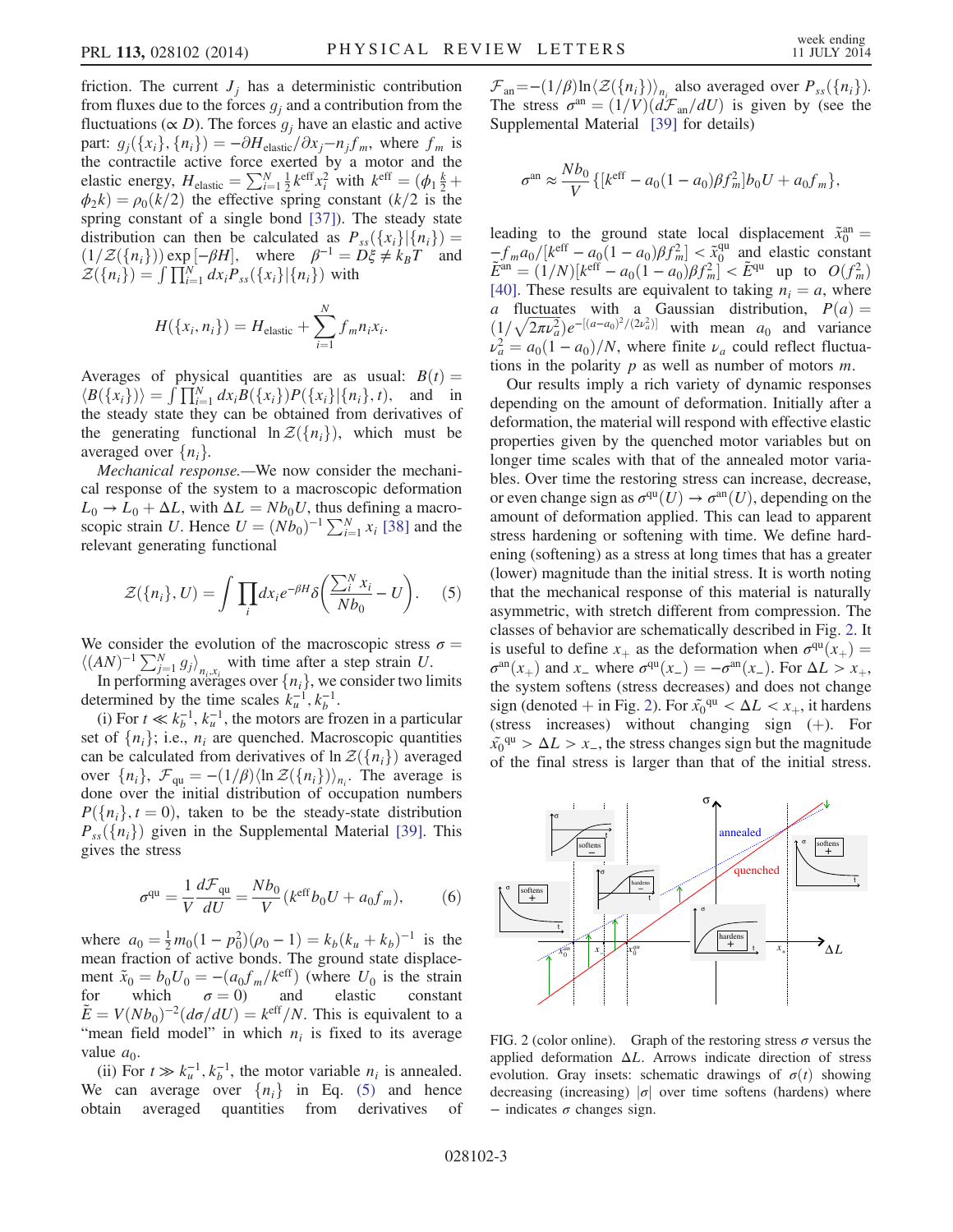This would be perceived as dynamic hardening with a change of sign.

The contractile active element.—Finally we outline a model for the mechanics of an individual active bond in more microscopic detail. It is the linear limit of a more complex model [\[32\].](#page-4-2) As shown in the Fig. [1](#page-1-1) inset, it is made up of a pair of antiparallel polar filaments linked by a motor cluster (as parallel filaments lead to sliding without force generation). In the absence of forces the filaments have length  $b_0$ . The filaments are linearly elastic, with a segment of length l having spring constant  $k(l) = k_0/l$ (springs in series). The motor cluster is made up of two motors connected by an elastic element of stiffness  $k_m$ , which we consider first as much stiffer than the filaments,  $k_m \gg k$ . The motors "slide" along the filaments towards the  $+$  end until the elastic forces in the cluster are equal to their stall force  $f_s$  [\[5\].](#page-3-3) In this stationary state, the two motors apply equal and opposite forces  $\pm f_s$  to the two filaments at their respective attachment points, which each split a filament into two segments of length  $l_a$  and  $l_b = b_0 - l_a$ with spring constants  $k_{a,b} = k(l_{a,b})$ . On average, the motor cluster is attached to the midpoint of the filaments,  $l_a = b_0/2 + s$ . The force  $f_s$  applied to the filaments leads to deformations  $X_{a,b}$  of the two segments and a jump in the tensions  $f_s = \tau_b - \tau_a$  between them, where  $\tau_i = k_i X_i$  are the tensions in the respective segments  $j = \{a, b\}.$ Elasticity of the motor cluster implies  $f_s/k_m =$  $2s + X_a - X_b$ . When there is no external force applied  $(\tau_a + \tau_b = 0)$ , the total deformation,  $X = X_a + X_b$ , is calculated as  $X = -b_0 f_s^2 (4k_0^2)^{-1} [1 + 2k_0/(b_0 k_m)].$  This is negative for all finite  $k_0$ ,  $k_m$ ,  $f_s$  and therefore the active bond is always contractile. If  $k_0 \rightarrow \infty$  (rigid filaments),  $X \rightarrow 0$  as expected. The contractile force in the model above  $f_m = -k^{\text{eff}}X$ .

Let us now estimate typical time scales and moduli for a cytoskeletal extract such as actin-crosslinkers-myosin-ATP [\[6,41,42\].](#page-3-4) Segments between cross-links of typical length  $b \sim 0.1 \mu$ m have a relaxation time  $\tau_b \sim b^4 \eta$ /  $(k_BTl_p) \sim 10^{-6}$  s where  $\eta \sim 10^{-3}$  Pas is the viscosity of water and  $l_p \sim 15 \mu m$  is the persistence length of actin [\[43](#page-4-7)–45]. Assuming  $\tau_m \sim 1$  s [\[6,46\]](#page-3-4), then  $\tau_b \ll \tau_m$  as we have assumed above. The stall force  $f_s \sim f_m \sim 2$  pN [\[47\]](#page-4-8),  $k^{\text{eff}} \sim k_B T l_p^2 / b^4$  [\[48\]](#page-4-9), and  $\beta^{-1} \sim k_B T / 10$  [\[6,49\]](#page-3-4) can similarly be estimated.

Discussion.—We have developed and studied a microscopic stochastic model of a 1D disordered solid composed of elastic and active elements appropriate for time scales where the cross-links are fixed but the dynamics of motor (un)binding are important. We find that due to the (un) binding of motors, this active solid is a highly responsive material with a variety of different mechanical responses depending sensitively on the amount of applied deformation. This is due to the fact that the activity of motors leads to a contracted ground state and a modified elastic constant whose properties depend on the local (re)organization of contractile elements. On time scales long compared to motor binding dynamics the contraction is greater and the material softer than on time scales shorter than the motor dynamics. This results in a variety of counterintuitive mechanical behaviors, e.g., initially after a deformation, the direction of elastic response can even be opposite in direction to that on long time scales [\[50\]](#page-4-10). This suggests that the rich variety of behavior shown by the cytoskeleton—its ability to adapt its properties to perform the mechanical tasks involved in cell division or cell locomotion—can be understood as a natural consequence of this type of collective dynamics.

While we have for reasons of clarity restricted ourselves to a one-dimensional model, it is natural to consider higher dimensions, in which empty bonds can be included as long as the density  $\rho$  remains above the percolation threshold for the chosen lattice. We note that if the density of filaments is reduced below the percolation threshold the system would appear to expand, since the network will break apart and lose contractility. We have studied the system to lowest order in  $\Delta \mu$ : to capture the behavior at high activity a number of other nonlinear effects must be considered [\[51\]](#page-4-11). Clearly including the force dependence of motor (un) binding rates  $k_u(x_i)$ ,  $k_b(x_i)$  can couple the rich behavior we have described above to external mechanical cues and lead to mechanical analogues of switches and logic gates. Our framework can therefore be the starting point for more complex and realistic models extended to time scales comparable to dynamics of the system architecture (lifetime of passive cross-links) and start to approach quantitative models of whole cell behavior.

We would like to thank the Isaac Newton Institute for Mathematical Sciences (Cambridge) where some of the work was undertaken. This work was supported by EPSRC Grant No. EP/G026440/1.

<span id="page-3-2"></span><span id="page-3-1"></span><span id="page-3-0"></span>[\\*](#page-0-1) rhoda.hawkins@physics.org [†](#page-0-1) t.liverpool@bristol.ac.uk

- [1] M. C. Marchetti, J. F. Joanny, S. Ramaswamy, T. B. Liverpool, J. Prost, M. Rao, and R. A. Simha, [Rev. Mod.](http://dx.doi.org/10.1103/RevModPhys.85.1143) Phys. 85[, 1143 \(2013\).](http://dx.doi.org/10.1103/RevModPhys.85.1143)
- [2] F. Jülicher, K. Kruse, J. Prost, and J. F. Joanny, [Phys. Rep.](http://dx.doi.org/10.1016/j.physrep.2007.02.018) 449[, 3 \(2007\).](http://dx.doi.org/10.1016/j.physrep.2007.02.018)
- [3] J. Toner, Y. Tu, and S. Ramaswamy, [Ann. Phys. \(N.Y.\)](http://dx.doi.org/10.1016/j.aop.2005.04.011) 318, [170 \(2005\)](http://dx.doi.org/10.1016/j.aop.2005.04.011).
- <span id="page-3-3"></span>[4] S. Ramaswamy, [Annu. Rev. Condens. Matter Phys.](http://dx.doi.org/10.1146/annurev-conmatphys-070909-104101) 1, 323 [\(2010\).](http://dx.doi.org/10.1146/annurev-conmatphys-070909-104101)
- <span id="page-3-4"></span>[5] B. Alberts, Molecular Biology of the Cell (Garland Science, New York, 2002), 4th ed.
- [6] D. Mizuno, C. Tardin, C. F. Schmidt, and F. C. Mackintosh, Science 315[, 370 \(2007\)](http://dx.doi.org/10.1126/science.1134404).
- [7] P. M. Bendix, G. H. Koenderink, D. Cuvelier, Z. Dogic, B. N. Koeleman, W. M. Brieher, C. M. Field, L. Mahadevan, and D. A. Weitz, Biophys. J. 94[, 3126 \(2008\)](http://dx.doi.org/10.1529/biophysj.107.117960).